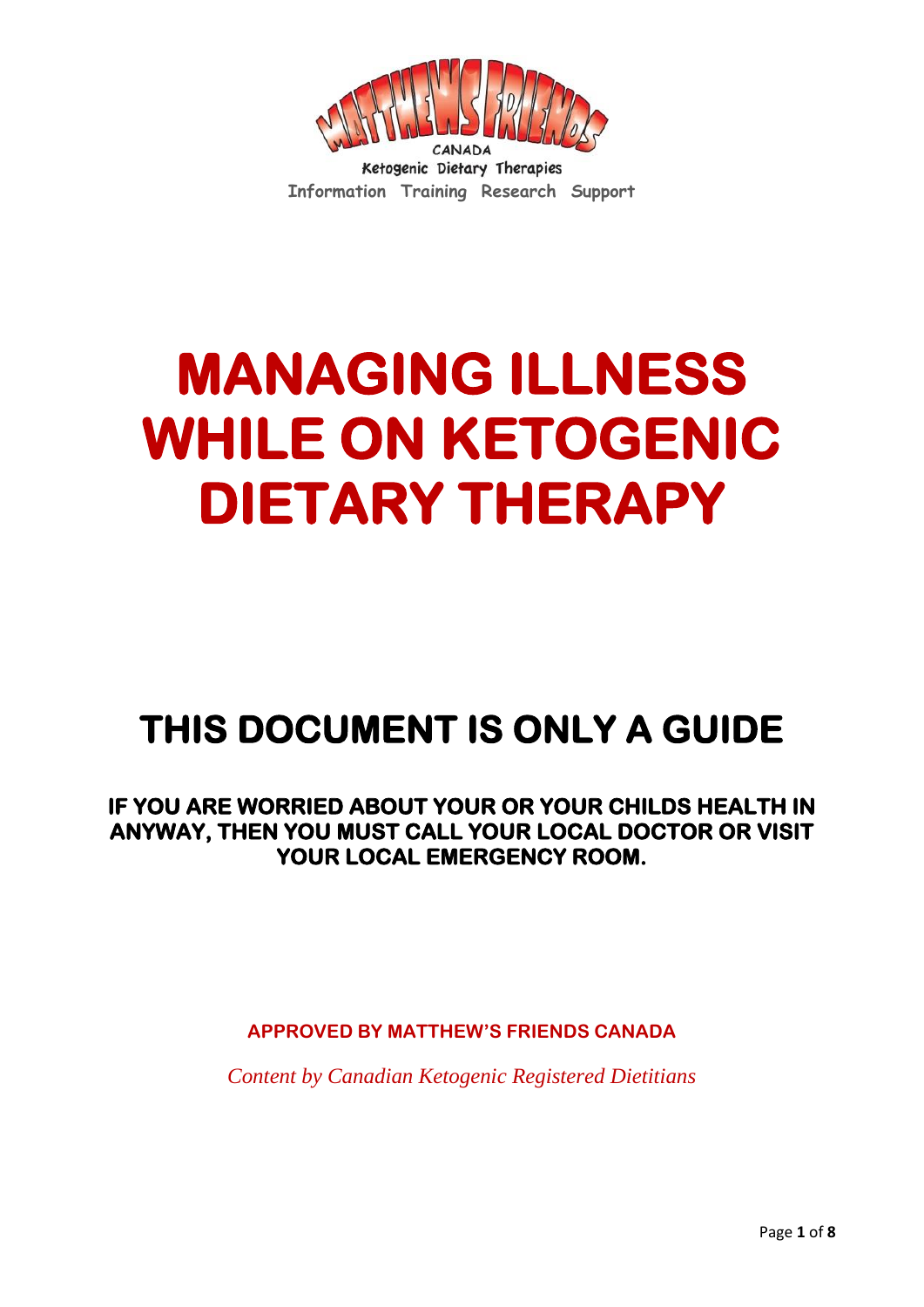

# **Vomiting and / or Diarrhea**

With this type of illness your child won't want to eat as much as usual. It is essential to ensure that plenty of clear, low carbohydrate fluids are offered and consumed regularly to avoid dehydration. Examples of fluids to provide your child include water, weak herbal tea, carbohydrate free Ginger Ale, PowerAde Zero or diluted oral rehydration fluid, such as Pedialyte.

It may happen that meals are not completed or missed altogether. It is essential to monitor your child for signs of low blood glucose (hypoglycemia) and/or excess ketosis (hyperketosis) and treat as required as per the advice of your ketogenic diet team.

If the symptoms continue for over 24 hours, you will need to contact your keto team or local physician, as it may be the case that a low glucose oral rehydration fluid will be required to replenish the body's electrolyte levels (your keto team will advise you of what is suitable to give on the diet).

#### **Tube Feeds**

When a patient with a gastro enteric infection is fed a Ketogenic formula feed, they may not be able to tolerate their prescribed feed.

The same principles apply to the feed as to the oral diet, it should be stopped and replaced with clear carbohydrate free fluids to avoid dehydration. Pedialyte may be required, but discuss with your ketogenic diet team first. Should there be no improvement or the symptoms persist for 24 hours, call your ketogenic diet team or your local physician. This is especially important if your child cannot tolerate clear fluids or the re-introduction of their tube feed at half strength. Medical help in these circumstances is essential.

When the vomiting and / or diarrhea have stopped, re-introduce food or formula gradually as tolerated by your child.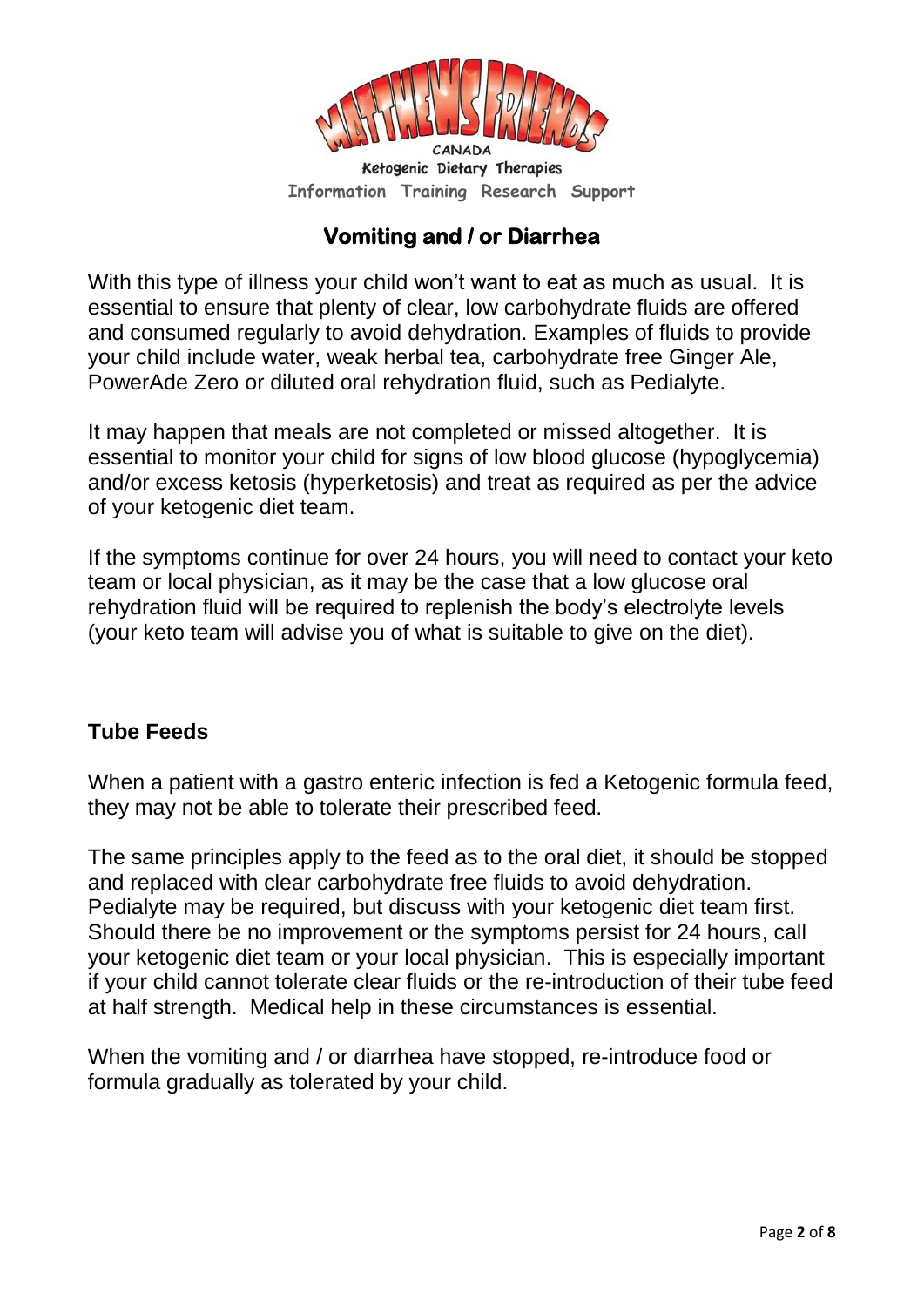

# **Re-introducing Solid Food**

When re-introducing meals, start with a third of the usual amounts for the first day or two. You could also use an 'all in one' recipe or make a favourite meal and mix it all together. This means that every mouthful consumed is in the correct balance of fat, protein and carbohydrate. When your child is tolerating a third of their usual ketogenic diet, you may then offer half of their usual diet. Continue to increase the food provided as tolerated, up to the full ketogenic diet. If food is not well tolerated, you can try offering a KetoShake, as discussed on the next page.

If your child has difficulty in tolerating their full fat meals due to continued vomiting and/or diarrhea, it may be necessary to only use half the amount of fat prescribed in each meal to start off with. Fat content can then be built back up over the next couple of days.

On the MCT diet, you will likely have to reduce the MCT oil/liquigen amount provided and then build it back up slowly. For example, if providing a third of a MCT milk shake, then the amount of MCT/Liquigen added will be a third of the usual volume.

#### **Tube Feeds**

When reintroducing tube feeds, initially use a half strength recipe for 24-48 hours, then gradually build up to full strength as tolerated over a few days.

Alternatively, a small amount of full strength formula can be provided followed by a water flush as per your ketogenic diet team. The amount of full strength formula can be built up gradually to goal volume over a few days.

If feeds are not tolerated, then get medical advice.

#### *YOU SHOULD CONTACT YOUR REGISTERED DIETITIAN AND WORK WITH HIM/HER DURING THIS TIME AS HE/SHE WILL ADVISE YOU ACCORDINGLY.*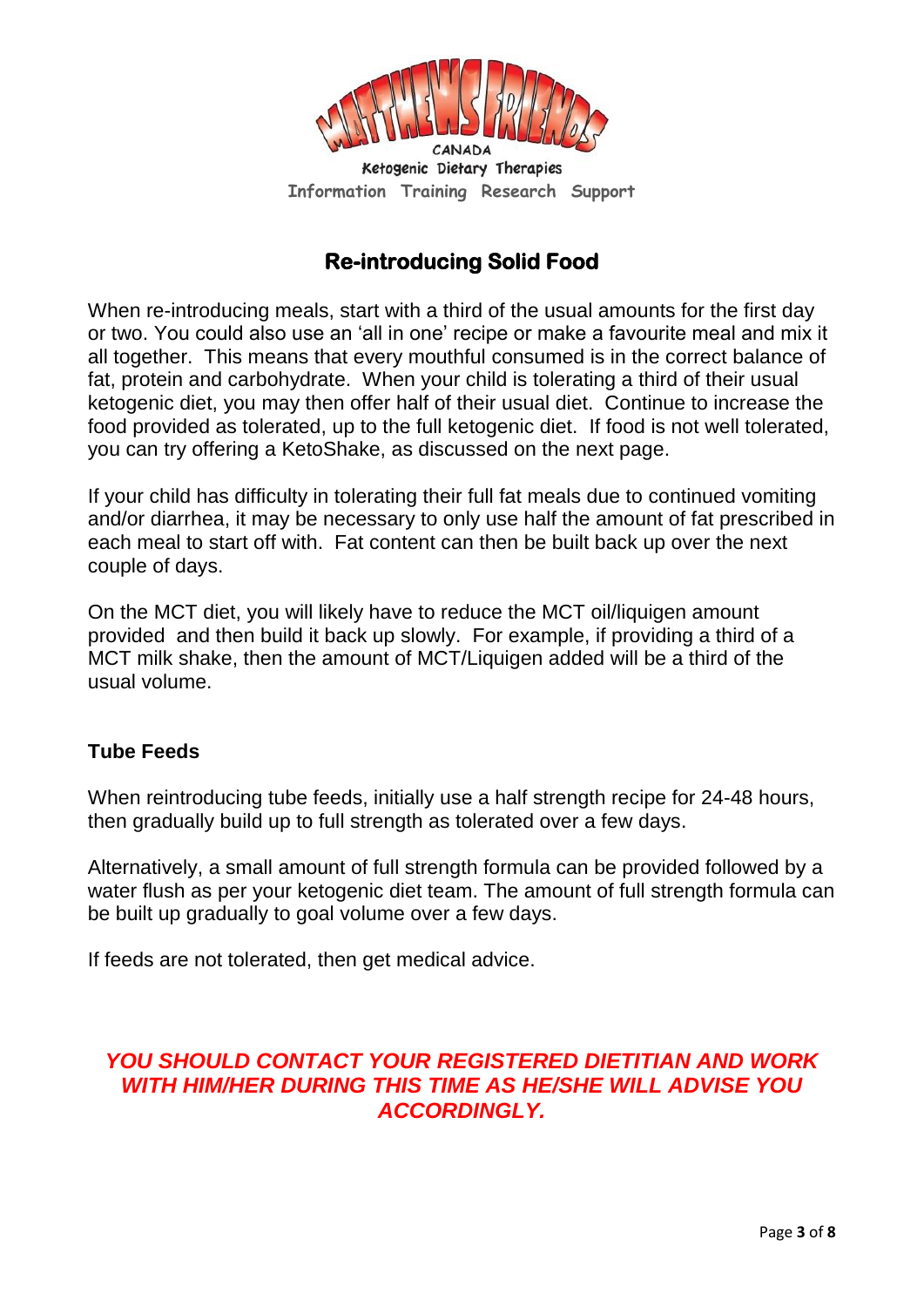

#### **Ketogenic Meal Replacement (Ketoshake)**

Every patient should have a 'Ketoshake' recipe calculated by their dietitian to replace a meal for when they are unable to eat.

Fluid intake must be monitored during illness and any shortfall in requirements be made up with suitable carbohydrate free clear fluids to ensure adequate hydration. Ketoshakes may replace the meals not eaten and contribute to fluid intake, but cannot replace all the fluids normally consumed throughout the day.

# **Fever (Colds, Viruses, etc.)**

When your child is ill and you would like to provide a medication for pain and fever, read the labels as much as you can regarding carbohydrate content and use the lowest one that is available to you. Ask your ketogenic diet teams which medications are appropriate during times of illness.

Products such as Vicks VapoRub are good to clear airways, but be careful with these, as some families have reported their children not being able to tolerate the very strong varieties – so it may be advisable to use a milder formation. Electric vaporisers have been recommended by some families.

Saline nasal sprays are very useful – especially for young children.

Maintain an adequate fluid intake by offering carbohydrate free fluids without restriction while your child is unwell. If your child will eat as usual, then the diet can be maintained or you may prefer to use the Ketoshake recipe – this can be sipped throughout the day.

It is important to contact your local Doctor, as you would normally, if you are worried in any way about your child's health.

Any new medication, such as antibiotics, should be given as a carbohydrate free preparation if possible. Liquids, elixirs, and enteric coated medications should be avoided.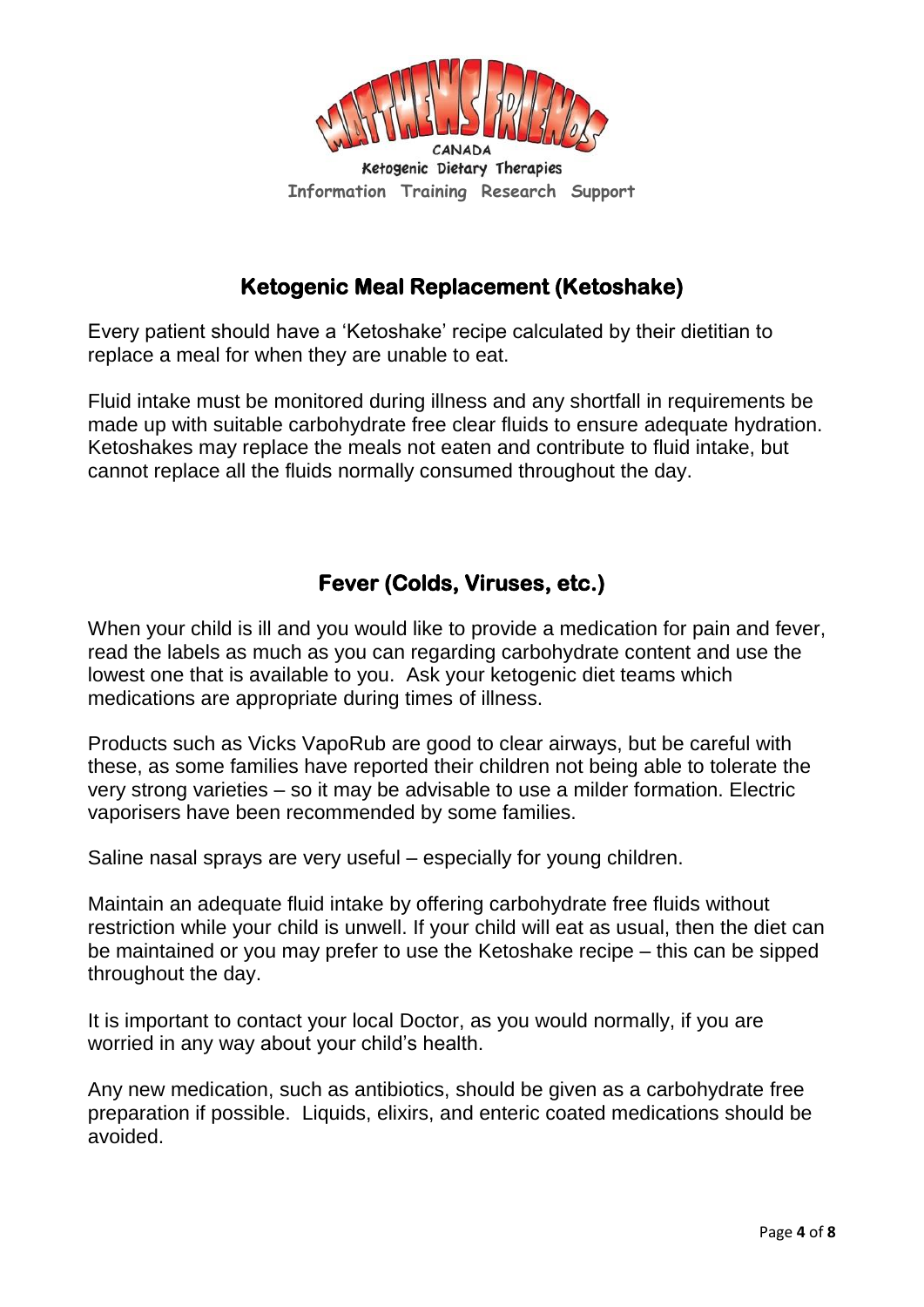

# **Constipation**

As well as being a common side effect of the Ketogenic diet, after a diarrhea illness it may be a little while before bowels open on a regular basis. If however, this carries on too long then discuss with your dietitian as some dietary changes may be possible. If constipation continues, then your center may prescribe a suitable medication. Be careful with Lactulose as the sugar / carbohydrate content can be quite high and is not recommended for use with the Ketogenic diet. Polyethylene Glycol 3350 (PEG flakes) is commonly recommended with the Ketogenic Diet.

#### **Low Blood Sugar (Hypoglycemia)**

Ketogenic diets contain very little carbohydrate, so there is a possibility that the blood glucose may go too low. Symptoms of hypoglycemia and/or blood sugar should be monitored when the diet is started, at times of illness or even when food is not being eaten very well.

If you have access to a glucometer, It is recommended to monitor blood glucose every 6 to 12 hours during illness. If testing blood sugars with a glucometer, treat hypoglycemia as per your ketogenic diet team.

# **High Ketones (Hyper Ketosis)**

This is when the blood and/or urine ketones are too high. Check with your ketogenic diet team to determine acceptable values for ketones.

High ketones may be due to a diet change, weight loss or an illness. Should there be symptoms of hyper ketosis and high levels of ketones in the blood and/or urine, you should treat this in the same way as you would low blood glucose (Hypoglycemia). Provide 100% apple juice in an amount recommended by your ketogenic diet team. If your child is showing high blood and/or ketones but with no symptoms of hyper ketosis, check the ketones again 1 hour later and only treat if they remain high.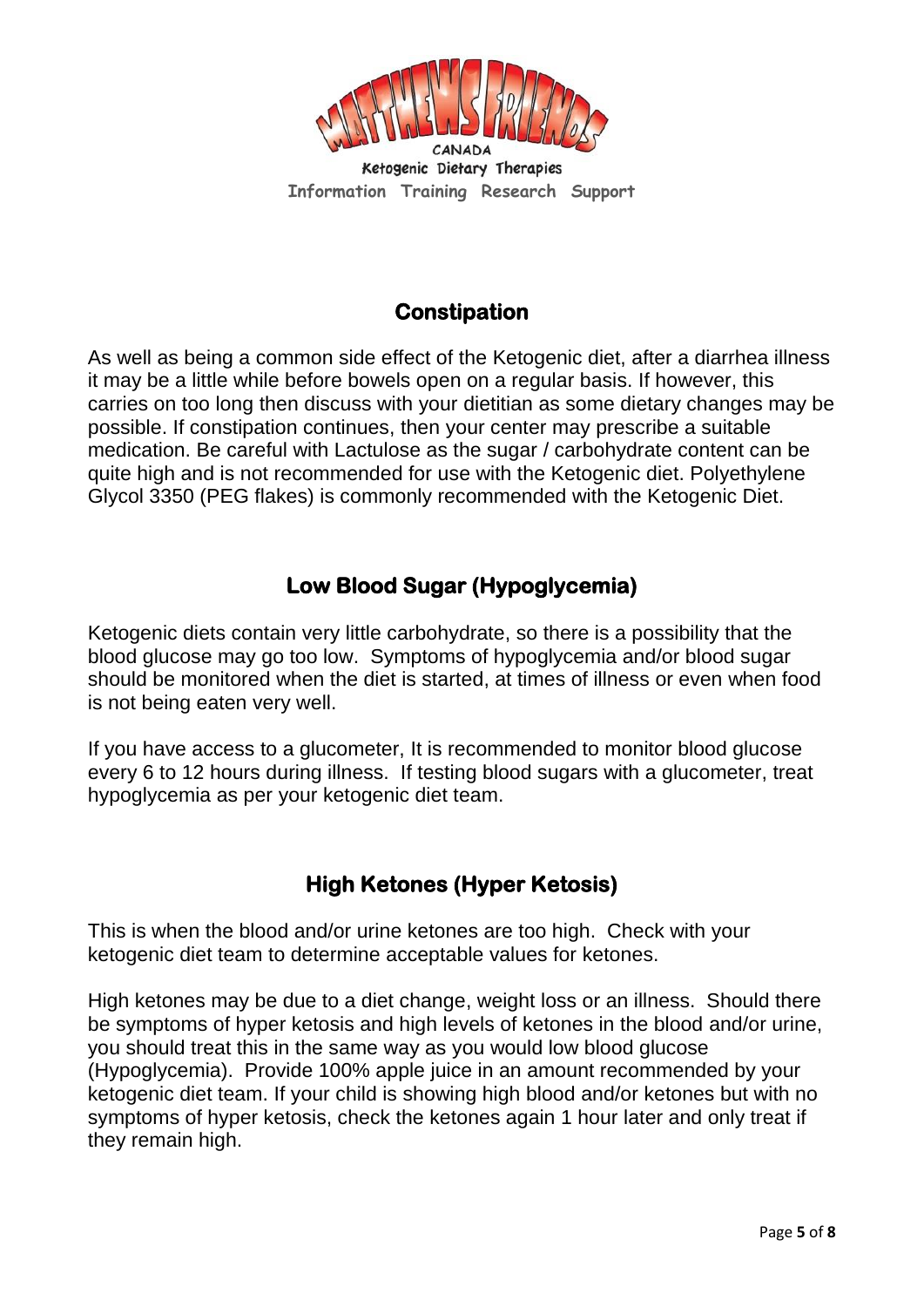

# **Common Symptoms of Hypoglycemia and Hyper Ketosis**

Hypoglycemia (low blood glucose) and Hyper Ketosis have the following similar symptoms:

Lethargy **Fatigue** Irritability

**Additional Symptoms:**

**Hypoglycemia:**

**Dizziness** Aggressive Behaviour **Sweating** Headache **Confusion** Cold and clammy

**Hyper Ketosis:**

Facial Flushing Nausea Vomiting Rapid Breathing/Panting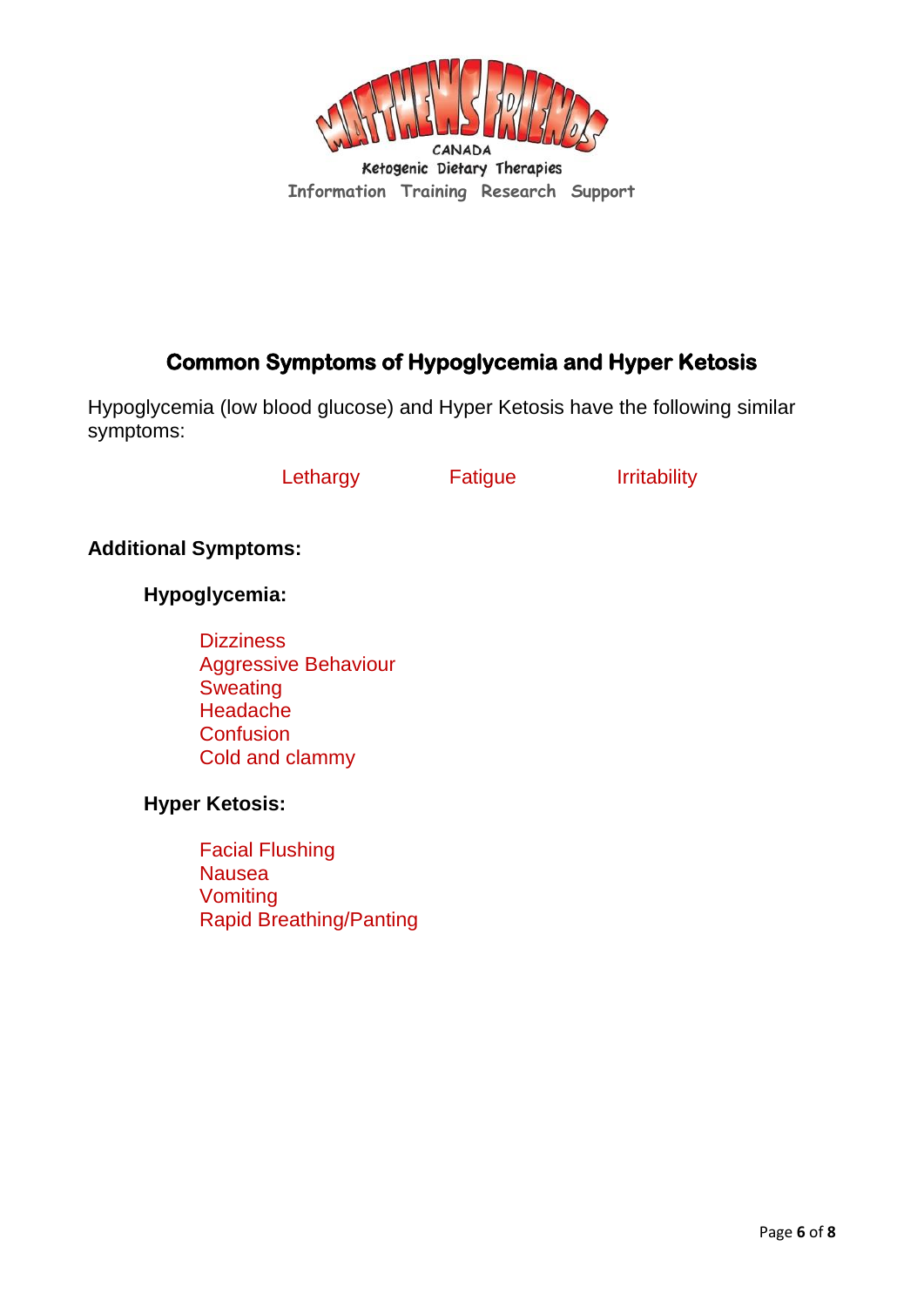

# **OTHER THINGS TO REMEMBER**

#### **Seizures**

Worsening of seizures is common during periods of illness. Check the ketones and contact your local pediatric team if concerned about seizure control.

Emergency rescue treatment can be given as prescribed by your physician e.g. rectal diazepam or buccal midazolam.

#### **Intravenous Fluids**

If taken to hospital and intravenous (IV) fluids are required, a carbohydrate containing solution should be avoided (unless treating hypoglycemia). Normal saline and other types of infusions can be used. Blood sugar should be monitored to make sure that it does not go too low and blood/urine ketones to ensure they do not rise too high. In both cases this must be treated appropriately.

#### **If hospital treatment is required, take your ketogenic file with you so that you have all the information on hand.**

#### **Carbohydrates in Medications**

All medications that are given must be **sugar and carbohydrate free,** whenever possible. Consult a pharmacist to review carbohydrate content when beginning new medications.

Sugar free does not necessarily mean carbohydrate free.

**Check products regularly** as manufacturers change their formulations at times.

When a new medication is necessary, and this means an increase/decrease in carbohydrate, the diet may need to be adjusted to accommodate the change.

#### **Emergency Protocol**

Speak to your ketogenic diet team regarding an agreed upon emergency protocol to help reduce confusion should a hospital admission be required or you need to deal with members of the medical profession who are unfamiliar with ketogenic diet therapy.